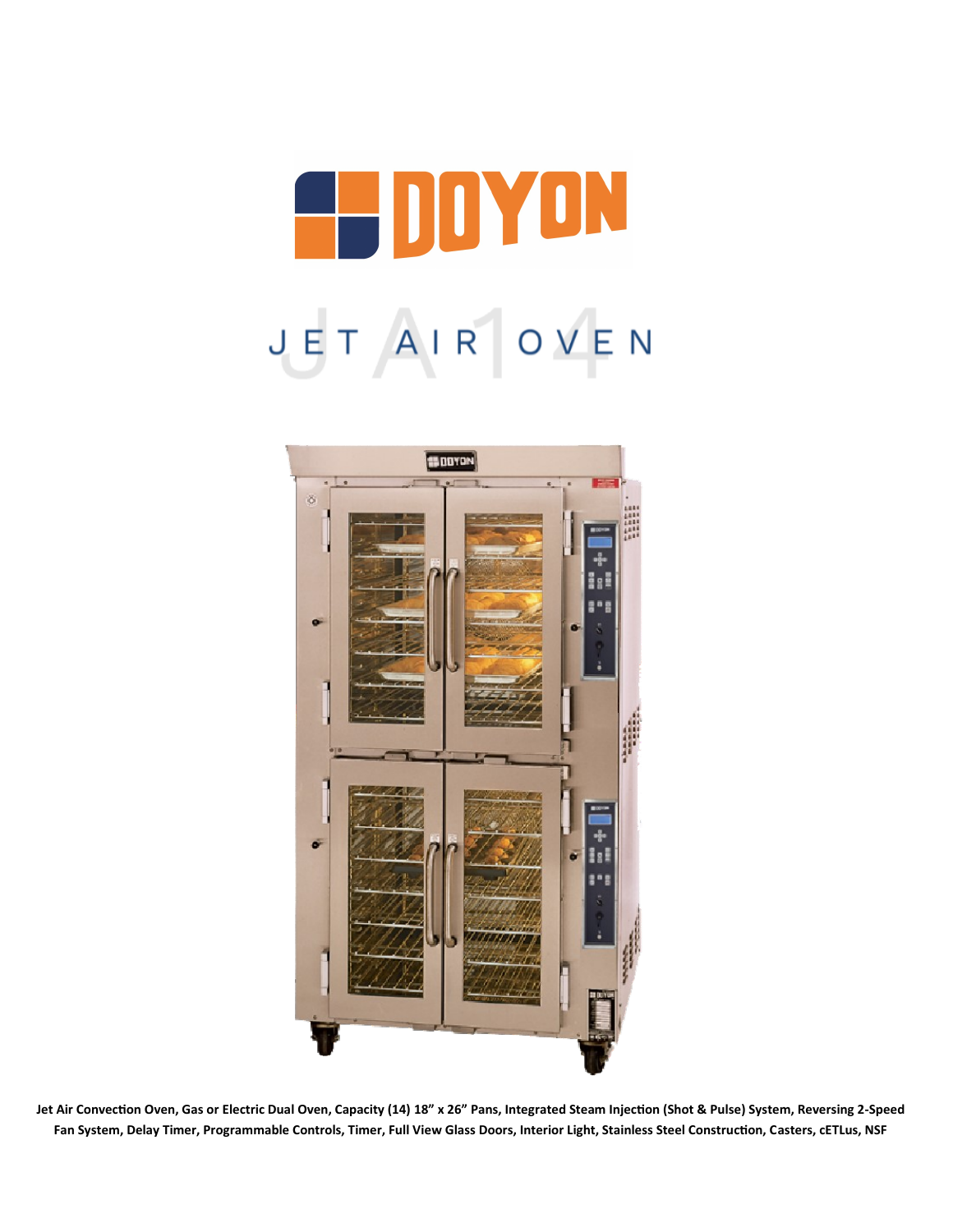

| PROJEC |
|--------|
|        |

#### **ITEM NO. NOTES**

**MODEL NUMBER: J A 1 4 , J A 1 4 G**





#### **FEATURES**

- Advanced Programmable Controls
	- 99 Programmable Recipes
	- 8 Stage Baking
- Digital Temperature Control up to  $500^{\circ}$ F (260 $^{\circ}$ C)
	- Fast Preheat (reaches temperature in 15 minutes)
- Digital Timer
- □ Jet Air Reversing Fan System with Variable Air Speeds & Fan Delay (some pan rotation required)
- Door Switch Cutoff for Fan Blower
- □ Shot & Pulse Steam Capabilities
- □ Available in Energy Efficient Gas or Electric
- □ USB Port for Uploading & Downloading Recipes

#### **CONSTRUCTION**

- □ Stainless Steel Construction
- □ Full View Heat Reflective Thermal Glass Doors with Magnetic Latches
- □ Brightly Lit Interior
- □ Fully Insulated and Completely Sealed
- □ Four Swivel Casters (2 locking)

## **CLEARANCES**

Minimum Clearance from Combustible Materials:

- 1" (25mm) Sides & Back
- □ 4" (102mm) on Non-Combustible Floor
- □ 12" (305mm) Top

## **OPTIONS & ACCESSORIES**

- □ Water Filter (PLF240) [Recommended]
- □ High Temperature Gasket (HTG001) [Recommended for Temperatures above 400°F/205°C]
- Gas Quick Disconnect Kit: 4' (1200mm); includes flexible hose, ball and securing device (GAH600)
- □ Perforated Nickel Plated Pizza Decks (GRPIZ8)

#### **WARRANTY**

□ One Year Labor & Two Year Part

|             | Crated | <b>Overall Dimensions</b> |         |        | <b>Interior Dimensions</b> |         |       | <b>Pan Capacity</b> |                      |
|-------------|--------|---------------------------|---------|--------|----------------------------|---------|-------|---------------------|----------------------|
| Model       | Weight | W                         | D       | н      | W                          | D       | н     | (18"x26")           | <b>Shelf Spacing</b> |
| <b>JA14</b> | 1135   | 38 1/2"                   | 49 1/4" | 73''   | 251/2"                     | 301/2"  | 28''  |                     | 31/4"                |
|             | (515)  | (978)                     | (1251)  | (1854) | (648)                      | (775)   | (711) | 14                  | (83)                 |
| JA14G       | 1300   | 38 1/2"                   | 53 3/8" | 73''   | 251/2"                     | 29 1/2" | 28''  |                     | 31/4"                |
|             | (590)  | (978)                     | (1362)  | (1854) | (648)                      | (749)   | (711) | 14                  | (83)                 |

**SPECIFICATIONS SUBJECT TO CHANGE WITHOUT NOTICE Follow Us KCL & REVIT DRAWINGS UPON REQUEST REVISION A | 4/19/2021**

# **Doyon**



5600 13th Street, Menominee, MI 49858 **906.863.4401 | 800.338.9886 | [www.doyon.qc.ca](http://www.doyon.qc.ca/)**

 $\bullet$   $\bullet$